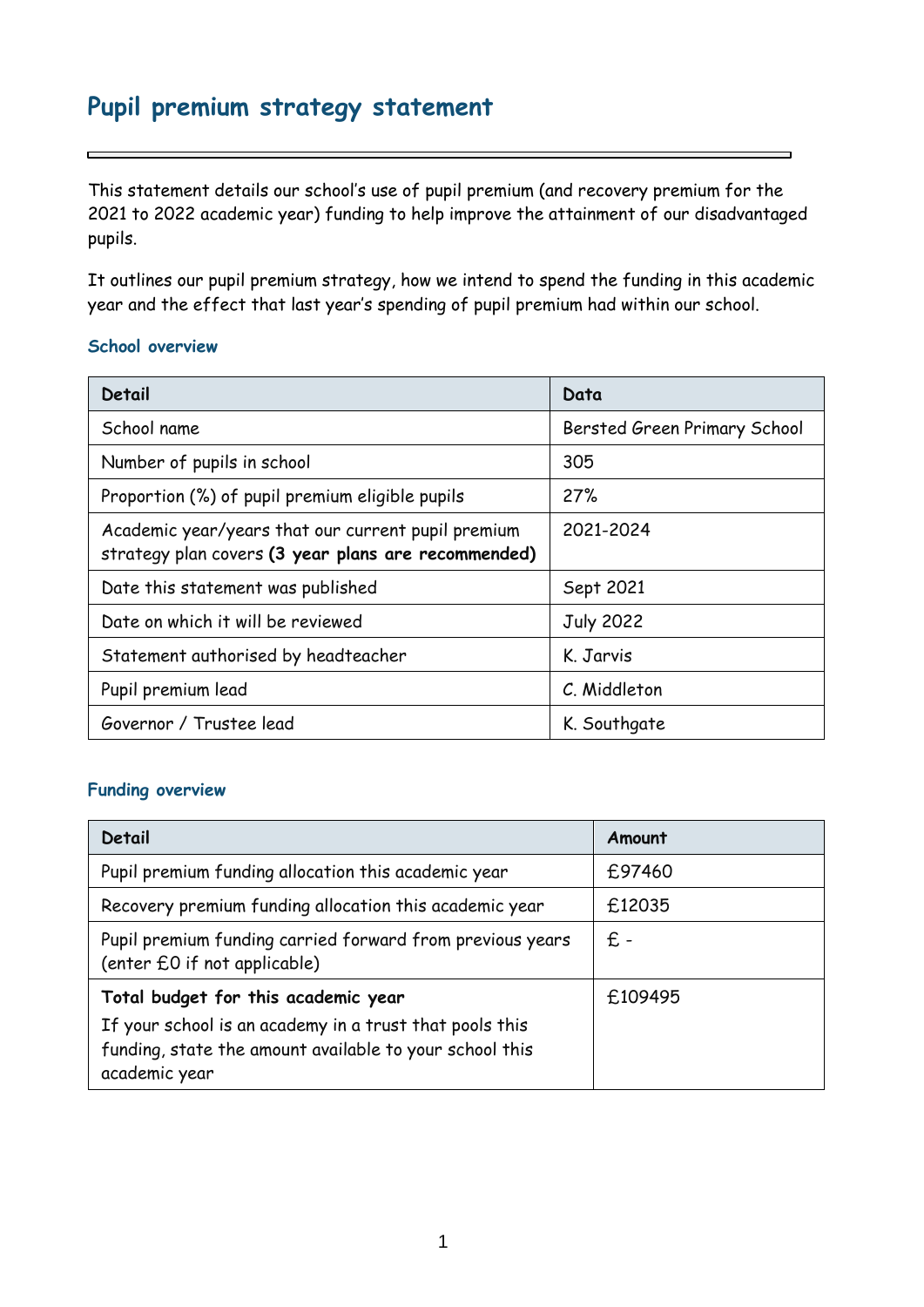# **Part A: Pupil premium strategy plan**

## **Statement of intent**

- Brested Green in a school in an area of high deprivation (8th most deprived ward in England). Therefore ultimately, we want every pupil to succeed including, of course, our disadvantaged pupils.
- Our current pupil premium strategy plan works towards achieving those activities we have cited below.
- The key principles of our strategy plan are: we know our children well and will challenge, support and interest all children to develop into well-rounded, resilient and happy learners who are proud of their successes.

## **Challenges**

This details the key challenges to achievement that we have identified among our disadvantaged pupils.

| Challenge<br>number | Detail of challenge                                                                                                                                                                     |
|---------------------|-----------------------------------------------------------------------------------------------------------------------------------------------------------------------------------------|
|                     |                                                                                                                                                                                         |
| 1                   | Differentiation is very substantial and planning complex (this makes sure<br>that children learn from their starting point and gain confidence plus skills<br>to move on and progress). |
| $\overline{c}$      | Gaps in learning and in knowledge. Poor vocabulary as well as EAL, PP and<br>SEN combined needs. Low independence and basic skills in YR                                                |
|                     | Mobility - saturated local social housing stock causes substantial<br>movement from temporary housing. Eviction also plays a part.                                                      |
| 3                   | Age expected attainment in reading and writing and maths and impact<br>from COVID19                                                                                                     |
|                     | 2 year old data reports to be $4^{th}$ lowest in country for speech and language.<br>There need to enrich vocabulary/provide vocabulary to access learning                              |
|                     | 28% PP                                                                                                                                                                                  |
|                     | <b>31% EAL</b>                                                                                                                                                                          |
|                     | <b>28% SEND</b>                                                                                                                                                                         |
| 4                   | Challenging and inspiring most children meeting the needs of HA after<br>lockdown                                                                                                       |
| 5                   | Low starting points due to less stimulation and access to experiences of<br>young pre-school children                                                                                   |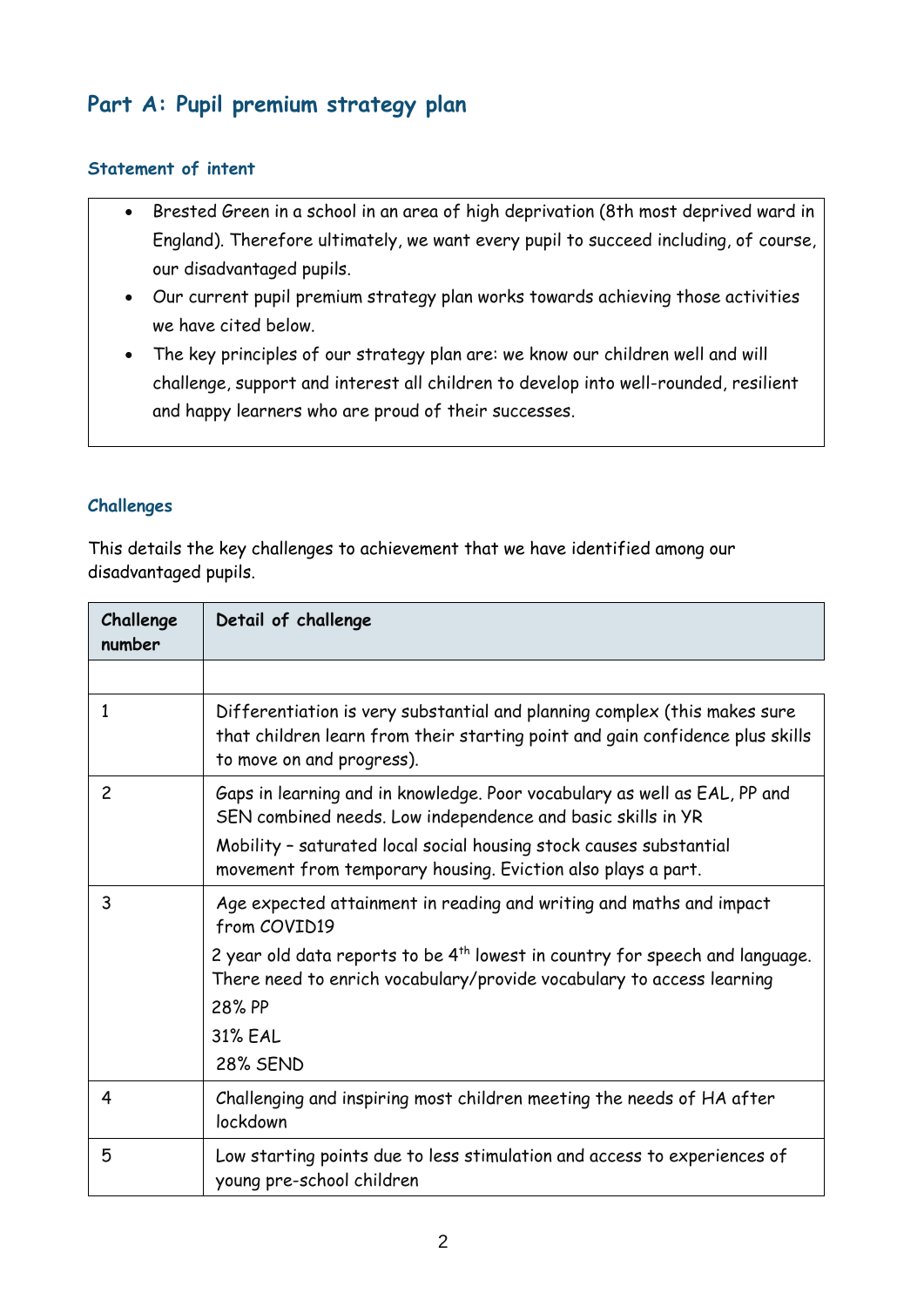| Some children arrive at school not ready to learn following events at<br>home/outside school |
|----------------------------------------------------------------------------------------------|
| Parental engagement and aspiration                                                           |

## **Intended outcomes**

This explains the outcomes we are aiming for **by the end of our current strategy plan**, and how we will measure whether they have been achieved.

| <b>Intended outcome</b>                                                                                                                                                 | Success criteria                                                                                                                                                                                                                                                                                                                                                                                                                        |
|-------------------------------------------------------------------------------------------------------------------------------------------------------------------------|-----------------------------------------------------------------------------------------------------------------------------------------------------------------------------------------------------------------------------------------------------------------------------------------------------------------------------------------------------------------------------------------------------------------------------------------|
| Pupils making good progress and achieve<br>Age expected attainment (ARE) in reading<br>and writing and maths                                                            | Children make good progress and 'catch<br>up' More children achieve ARE/GD in<br>RWM. Gaps in learning are filled ensuring<br>confident learners.                                                                                                                                                                                                                                                                                       |
| Pupils arriving in class ready to learn                                                                                                                                 | Learning of other children is not<br>disturbed. Pupils settle quickly to learning<br>Children have the uniform they need and<br>are not hungry                                                                                                                                                                                                                                                                                          |
| Children access the support they need,<br>when they need it - e.g. as they arrive at a                                                                                  | Gaps in learning and misconceptions<br>identified rapidly                                                                                                                                                                                                                                                                                                                                                                               |
| new school                                                                                                                                                              | Vocabulary supported/pre-taught to<br>ensure understanding and engagement                                                                                                                                                                                                                                                                                                                                                               |
| Challenge and High Attaining children have<br>opportunity to be stretched and work with<br>other like-minded children                                                   | Impact on accelerated progress as well an<br>on greater depth learning and mastery                                                                                                                                                                                                                                                                                                                                                      |
| Reading and completing homework in loco<br>parentis                                                                                                                     | Reading confidently impacts on accessing<br>the curriculum and completing homework.<br>Marking in class with peers impacts on<br>teamwork and progress. Impact from AfA<br>Achievement for All-is on parental<br>engagement, attending parents evenings<br>and supporting the completion of<br>homework and hearing children to read<br>and also Accelerated reading (AR) where<br>the focus in particular is hearing children<br>read. |
| Pupils accessing learning beyond the school<br>day as well as curriculum enrichment to<br>impact on engagement, teamwork,<br>responsibility, self-esteem and confidence | Engagement, full access to a broad and<br>balanced curriculum. Opportunities<br>accessed beyond school. Children talking<br>about potential career paths including<br>qualifications and university                                                                                                                                                                                                                                     |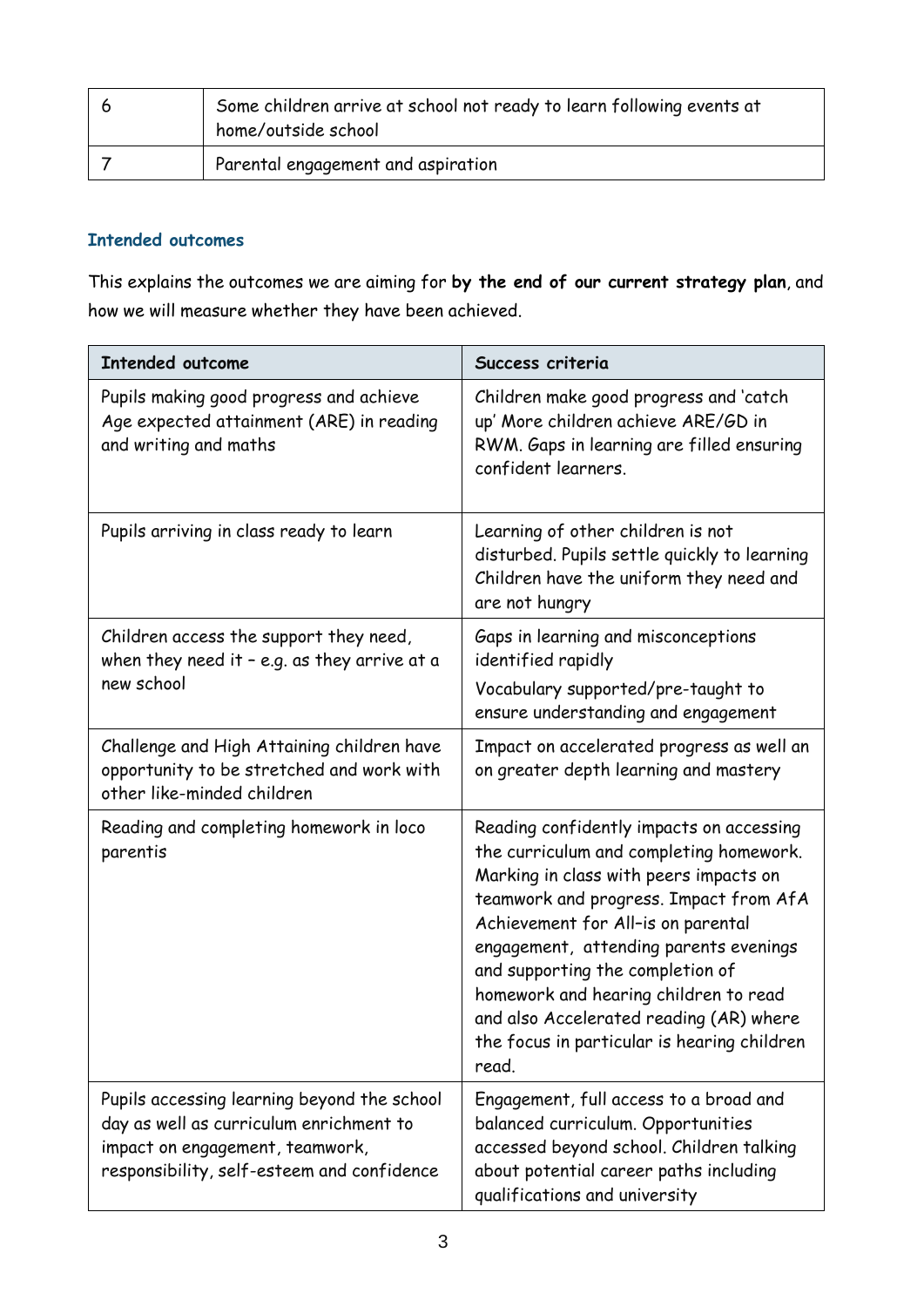### Activity in this academic year

This details how we intend to spend our pupil premium (and recovery premium funding) **this academic year** to address the challenges listed above.

## **Teaching (for example, CPD, recruitment and retention)**

Budgeted cost: £ £48878

| <b>Activity</b>                                                                                                                                                                                                                                                                                 | Evidence that supports this<br>approach                                                                                                                                                                                                                                                                                                                                                                                                                                                                          | Challenge number(s)<br>addressed |
|-------------------------------------------------------------------------------------------------------------------------------------------------------------------------------------------------------------------------------------------------------------------------------------------------|------------------------------------------------------------------------------------------------------------------------------------------------------------------------------------------------------------------------------------------------------------------------------------------------------------------------------------------------------------------------------------------------------------------------------------------------------------------------------------------------------------------|----------------------------------|
| Single year group<br>classes<br>Precision teaching,<br>whole class, pre-<br>teaching focussed<br>planning.<br>1:1 teaching<br>Small group target<br>groups<br>Differentiated Phonic<br>group<br>TA in each class<br>everyday sometimes<br>two.                                                  | Pupil Progress and engagement.<br>Single class year groups is necessary<br>due to the extreme differences in<br>abilities. Therefore, pupils<br>concentrate on one Year group set of<br>targets, work is differentiated<br>accordingly. Having a TA in a class for<br>a whole day has greater impact with<br>supporting all children's learning<br>throughout the day and not just the<br>core subjects. Each member of<br>staff's specialities are called upon to<br>enhance planning, teaching and<br>support. | 1,2,3,4,5                        |
| All children are able<br>to access all areas of<br>the curriculum<br>including extra<br>curricular such as<br>trips, visits, visitors<br>accessed, reading in<br>loco parentis<br>Opportunity is given<br>for children to join<br>clubs which otherwise<br>would be too expensive<br>to attend. | Inclusive learning Enjoyment<br>Enrichment<br>Inclusion and the benefit of the<br>opportunity on learning is power<br>mount. Giving more opportunities<br>enhances learning experiences. With<br>these experiences, children gain a<br>wide variety of skills in preparation<br>for their future life as an adult. Skills<br>gained could be from communication,<br>fine motor, team building, inspiration<br>to have ambitious goals for the<br>future.                                                         | 1,2,3,4,5,6                      |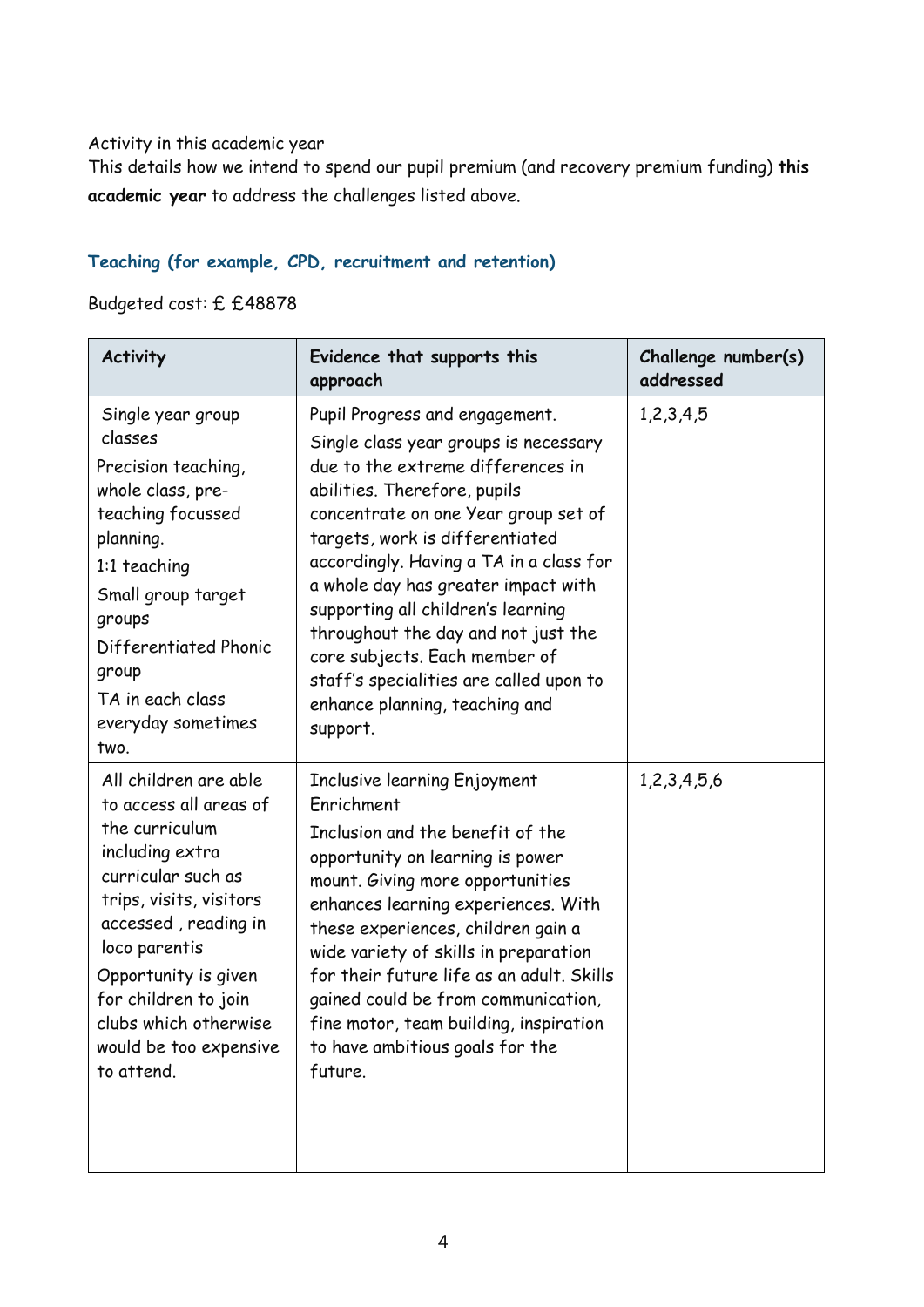| Maths club, writing<br>groups, Cathedral                                      | Challenge and Academically Able and<br>talented children                                                                                                      | 3,4 |
|-------------------------------------------------------------------------------|---------------------------------------------------------------------------------------------------------------------------------------------------------------|-----|
| groups/sessions,<br>Chichester theatre<br>groups                              | Opportunity to be stretched and work<br>with other like-minded children.<br>Children learn from others so having a                                            |     |
| Talented footballers                                                          | mix of characters will inspire one                                                                                                                            |     |
| Opportunity to be<br>stretched and work<br>with other like-minded<br>children | another. Role models encourage the<br>children to try harder to gain<br>ambitions. These role models<br>reinforce the theory that you can<br>succeed in life. |     |

## **Targeted academic support (for example, tutoring, one-to-one support structured interventions)**

## Budgeted cost: £ *31717*

Gaps and misconceptions lead to time out of school/between schools impacting.

| <b>Activity</b>                                                                                                                                                                                                                                                                        | Evidence that supports this<br>approach                                                                                                                                                                                                                                                                                                                                                                                                                                                                 | Challenge number(s)<br>addressed |
|----------------------------------------------------------------------------------------------------------------------------------------------------------------------------------------------------------------------------------------------------------------------------------------|---------------------------------------------------------------------------------------------------------------------------------------------------------------------------------------------------------------------------------------------------------------------------------------------------------------------------------------------------------------------------------------------------------------------------------------------------------------------------------------------------------|----------------------------------|
| Personalised, timely<br>support accessed<br>Targeted<br>interventions<br>Recovery<br>interventions<br>and clubs<br>Pre-teaching<br>vocabulary<br>EAL<br>vocabulary<br>group<br>EAL pre-<br>teaching<br>groups<br>1:1 support<br>Speech and<br>Language<br>interventions<br><b>ELSA</b> | Gaps in learning and misconceptions<br>identified rapidly.<br>Interventions fill gaps identified in a<br>timely way.<br>Vocabulary supported/pre-taught.<br>Gaps and misconceptions -time out of<br>school/between schools impacting on<br>learning. Children are more confident.<br>2 year old data reports to be $4^{th}$<br>lowest in country for speech and<br>language. There need to enrich<br>vocabulary/provide vocabulary to<br>access learning<br>28% PP<br><b>31% EAL</b><br><b>28% SEND</b> | 1,2,3,5                          |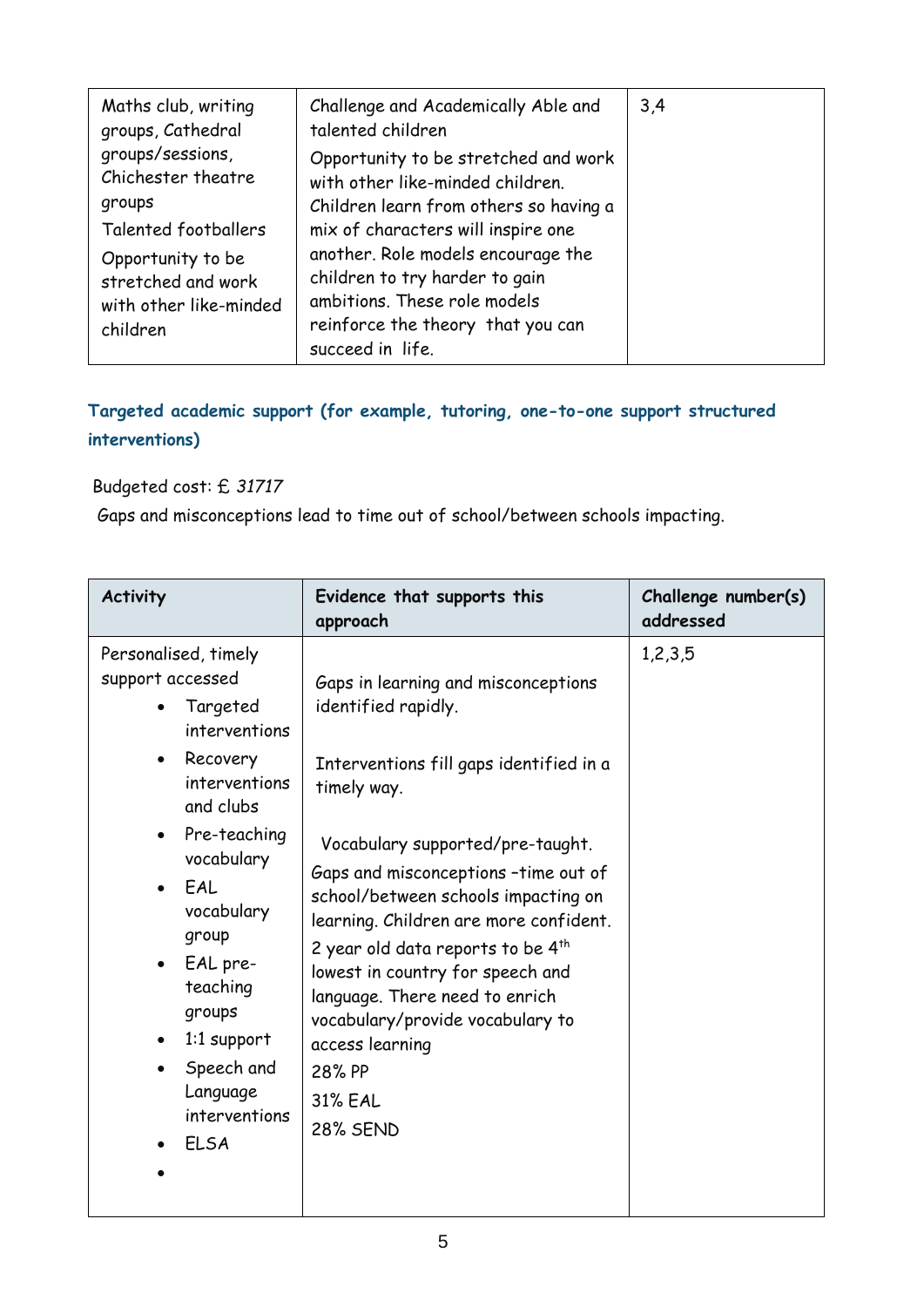| Hearing children<br>$\bullet$<br>read<br>$\bullet$ 1:1 voluntary<br>reader | Reading confidently impacts on<br>accessing the curriculum and<br>completing homework and marking in<br>class with peers impacts on teamwork<br>and progress. | 1, 2, 3, 5, 6, 7 |
|----------------------------------------------------------------------------|---------------------------------------------------------------------------------------------------------------------------------------------------------------|------------------|
| supporting<br>$\bullet$<br>incomplete<br>homework                          | Impact from AfA - Achievement for<br>all on parental engagement and also<br>AR Accelerated reading initiative<br>from research project in particular          |                  |
| $\bullet$ As well as<br>structured<br>conversations<br>with families       | hearing children read, attending<br>parents' evenings and supporting the<br>completion of homework.<br>Secure impact from Accelerated<br>reading              |                  |
| Buying books for<br><b>Accelerated Reading</b>                             | Good impact on PP/SEND pupils                                                                                                                                 |                  |

# **Wider strategies (for example, related to attendance, behaviour, wellbeing)**

Budgeted cost: £ *28900*

| <b>Activity</b>                                                                                                                         | Evidence that supports this<br>approach                                                                                                                                                                                                                                                                                                           | Challenge number(s)<br>addressed |
|-----------------------------------------------------------------------------------------------------------------------------------------|---------------------------------------------------------------------------------------------------------------------------------------------------------------------------------------------------------------------------------------------------------------------------------------------------------------------------------------------------|----------------------------------|
| Morning Club<br>Reading time<br>Homework support<br>Communication games<br>Emotional support<br>Team building games<br><b>Breakfast</b> | A significant number of children are<br>trying to manage / experiencing<br>anxiety, coping with bereavement,<br>family separation/challenges<br>Engagement, self-esteem, resilience,<br>equality.<br>Pupils arriving in class ready to learn<br>as they have had the time to digest<br>their issues rather than bring them<br>into the classroom. | 5,6                              |
|                                                                                                                                         | Learning of other children is not<br>disturbed. Pupils settle quickly to<br>learning.                                                                                                                                                                                                                                                             |                                  |
|                                                                                                                                         | Given a breakfast helps wake up the<br>brain and fuelling the children ready<br>to learn.                                                                                                                                                                                                                                                         |                                  |
| Children have the<br>uniform they need                                                                                                  | Children come to school ready to<br>become part of the school's family.<br>Therefore, they are happy -improving<br>self-esteem and emotionally ready to<br>learn.                                                                                                                                                                                 | 5, 6                             |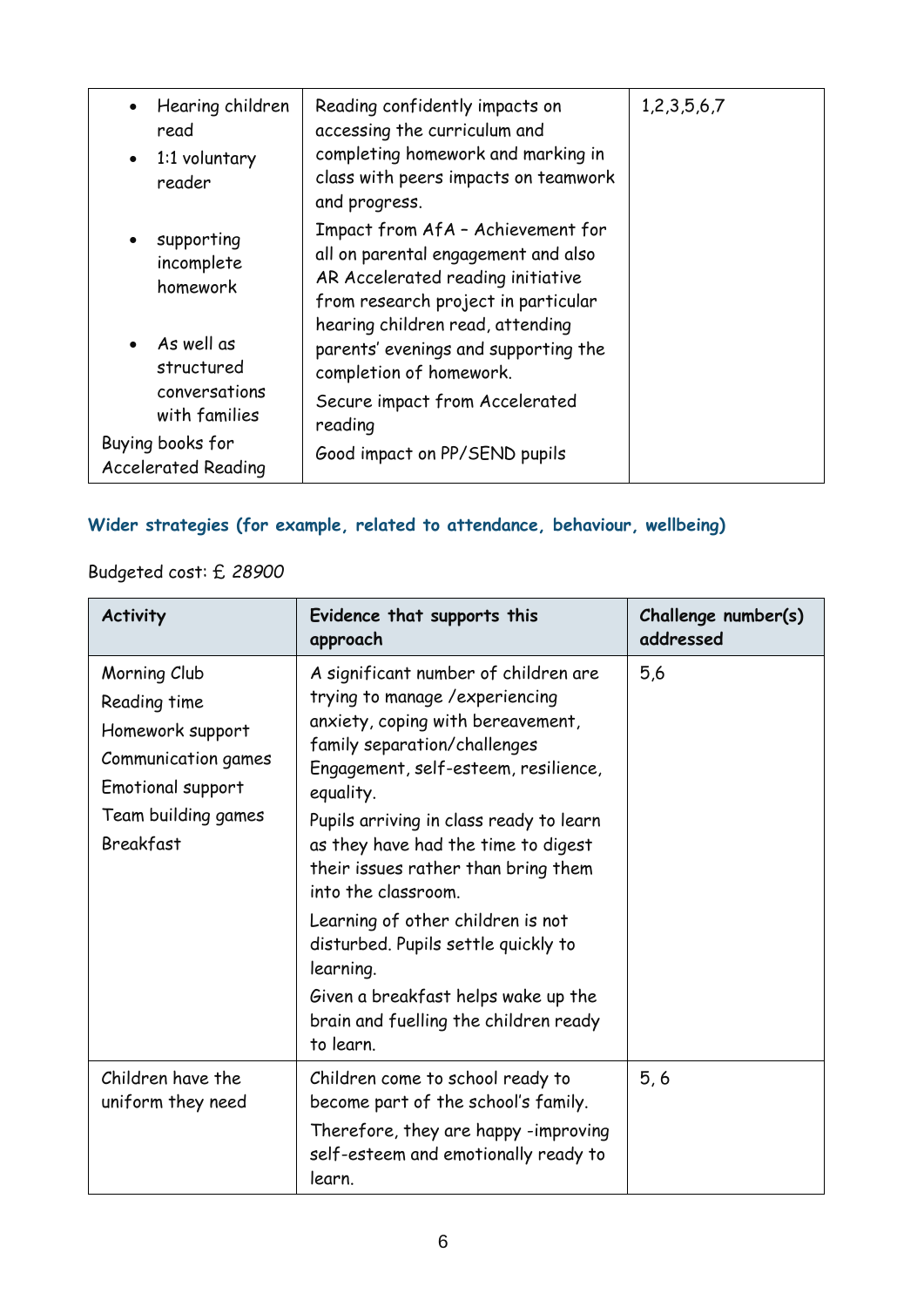| Pupils accessing<br>learning beyond the<br>school day as well as  | Teamwork, resilience, self-confidence<br>improve with impact on engagement<br>and basic skills | 2,4 |
|-------------------------------------------------------------------|------------------------------------------------------------------------------------------------|-----|
| curriculum enrichment<br>Counsellor. Forest<br>schools. Sea Hawks | Affordability, opportunity, inclusion<br>and the incredible impact it has                      |     |

# **Total budgeted cost: £** 109495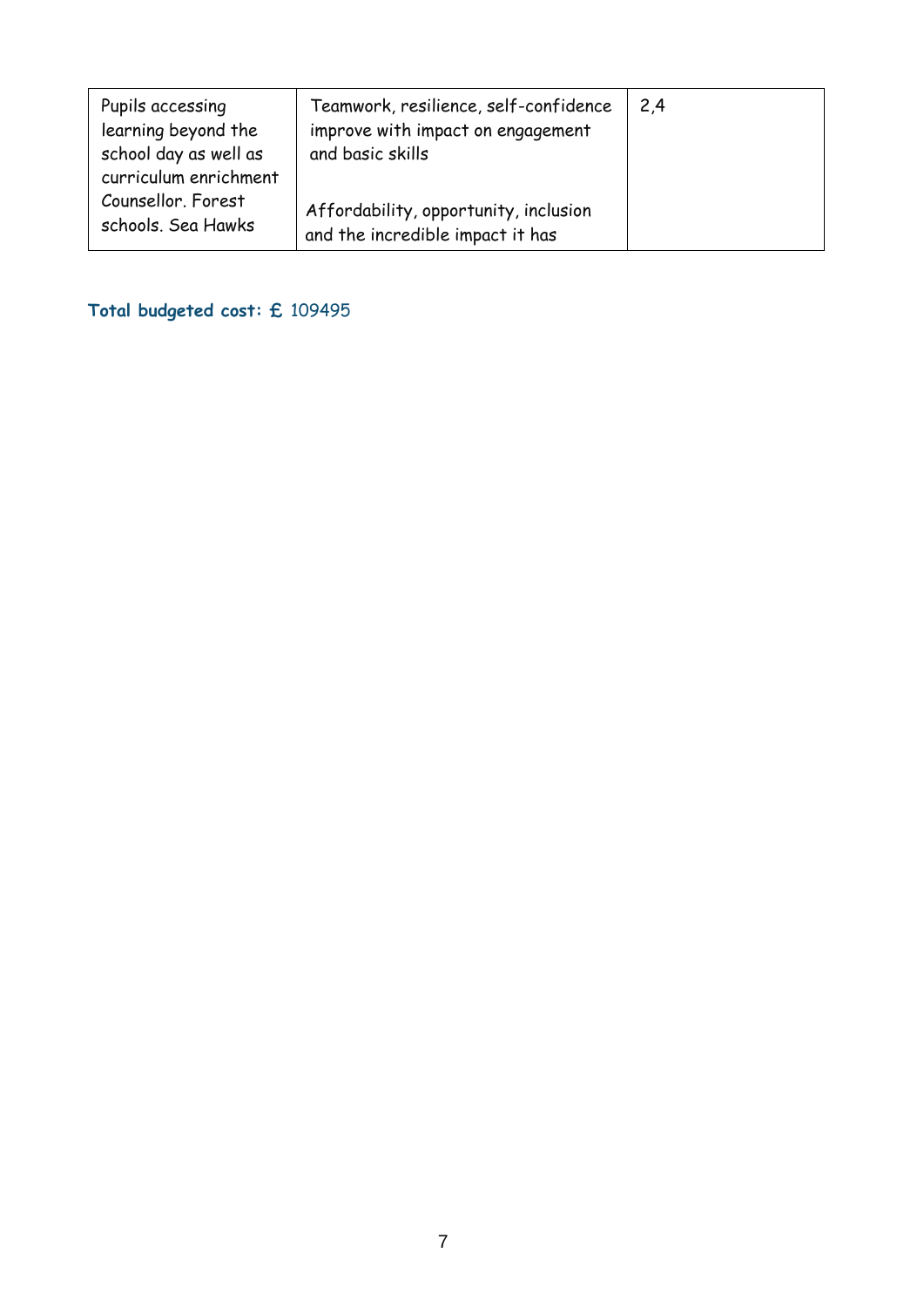### **Part B: Review of outcomes in the previous academic year**

#### **Pupil premium strategy outcomes**

This details the impact that our pupil premium activity had on pupils in the 2020 to 2021 academic year.

Our Pupil Premium funding in the first year of Bersted Green Primary School for 2016/17 was £69,170 for 243 children in school. With more children in the school now (305) this is a similar amount when compared (pro-rata) – some deprivation is not recognised in this formula and this is largely due to an increase of EAL families who are working and so don't qualify for PP but may live in overcrowded conditions and low incomes. Covid, furloughing and changes to benefits have impacted too. We support families returning to work by providing a morning club and working with ASPIRE Adult education to develop necessary basic skills in English and maths alongside first aid, cooking and parenting skills etc. We opened a pop up shop to provide basic supplies for families and sought grants. We had 30 children from families with third generation unemployment – we have supported these families in a range of ways and now there are just 3 children from 2 families in this group.

 Children taught in single year groups had a big impact when talking to the children. The children in Y1 and Y5 in particular did not enjoy the necessary SATs focus that many of the younger children were not ready for and they said they didn't do enough art….

 The focus on the use of the practical equipment for all pupils, re-visiting 'basics' and planning for misconceptions e.g. checking work, X10, place value etc. as well as explaining the real life contexts work;

 Children talking, explaining, giving/receiving instructions, describing and are given the first hand experiences to achieve this including visits, cooking, Lego therapy etc.;

Children learning concepts practically and the real life context/purpose explained;

 Running targeted intervention groups including maths and writing intervention groups/clubs and providing some individual reading support; we will continue to oversee and support our team of reading volunteers; we will also work to develop memory etc. Read, Write Inc will continue to be monitored for impact;

Personalising learning according to the interests of pupils to support engagement;

Children practice and know their number facts including number bonds, times tables etc;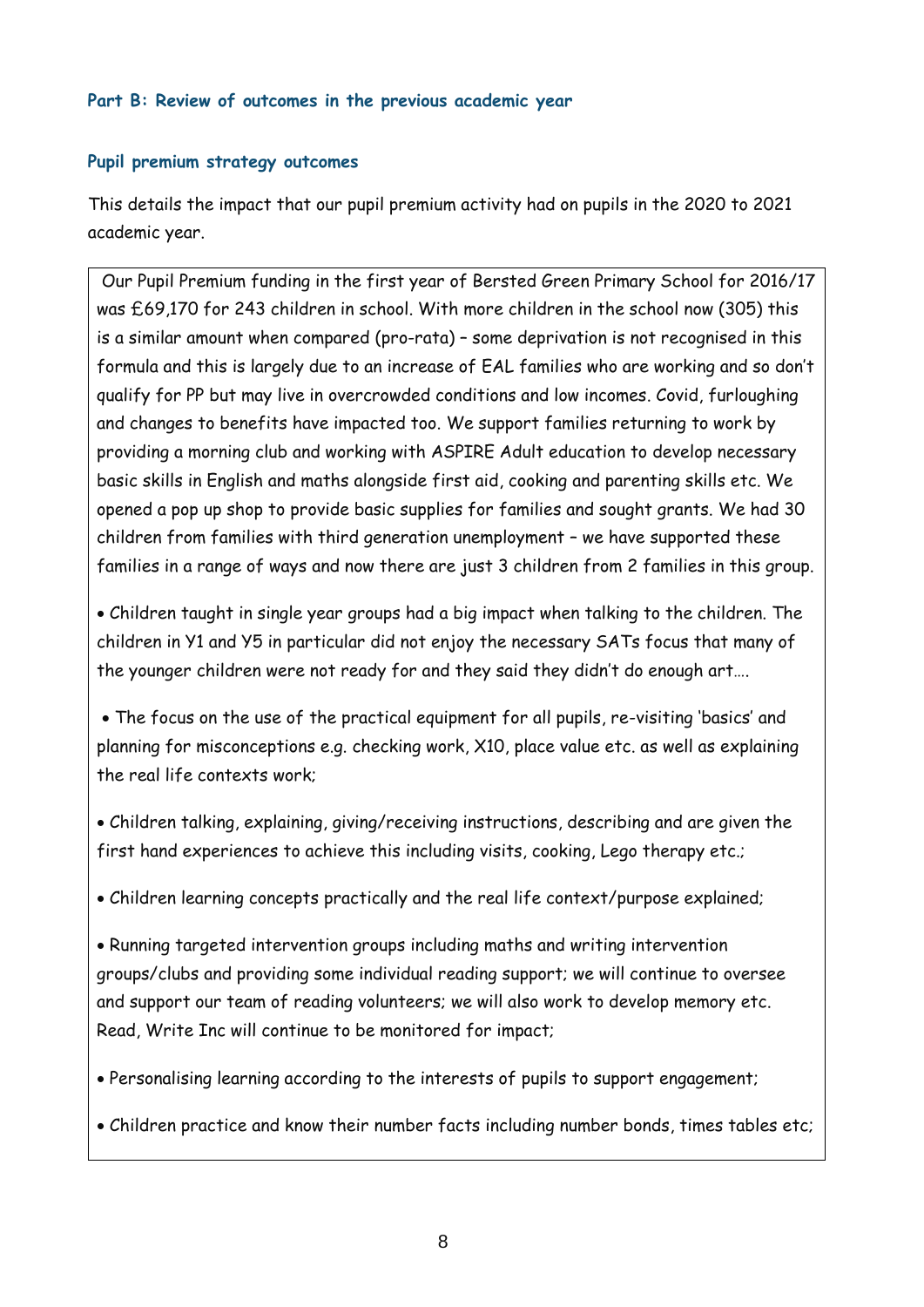Individual and small group support and interventions for our youngest PP children including the NELI language programme in YR;

 Bilingual Teaching –pupils arriving at the school with English as an Additional Language are supported to develop their vocabulary and confidence. We will continue to support our Polish speaking parents;

 Early Morning Club – Staff work with individual children who may be experiencing anxiety, coping with bereavement or family separation etc. This ensures children are ready to learn at the start of the school day;

- We subscribe to 'Fairshare' so children can always have breakfast and also cook with healthy ingredients and make a hot snack. Hampers can help a family need and basics are provided in the 'pop up shop';
- We will also ensure pupils eligible access the full extended curriculum we offer;
- We use our pupil premium money to fund some important roles within school. These roles are focused on interventions towards increasing attainment, supporting children's emotional and behavioural needs to enable them to access the curriculum more effectively and increasing the extended services we can offer in order to support our pupil premium children. For children moving between temporary housing we will support travel for continuity and stability as well as continued schooling for a short time;
- When children join the school in YR there is a significant gap between PP and non PP (particularly evidenced in the EYFS baseline assessment) – this would be inevitable but the gains in basic skills rapidly begins to close the gap. There is only a positive difference in Y6;
- Children also will have joined the school (having had periods out of school as they have moved a lot and the time to apply and accept a school place can be around 6 weeks) with huge gaps and as maths knowledge is so incremental we have had to take them back to ensure learning is secure – this has impacted on the rate of progress but also on children making the transition to secondary without the gaps they had.
- There is an impact from single year groups this year and personalising learning for PP pupils but quite honestly for every pupil. New pupils joining the school have been assessed and supported inc. working with parents/carers to listen to reading, support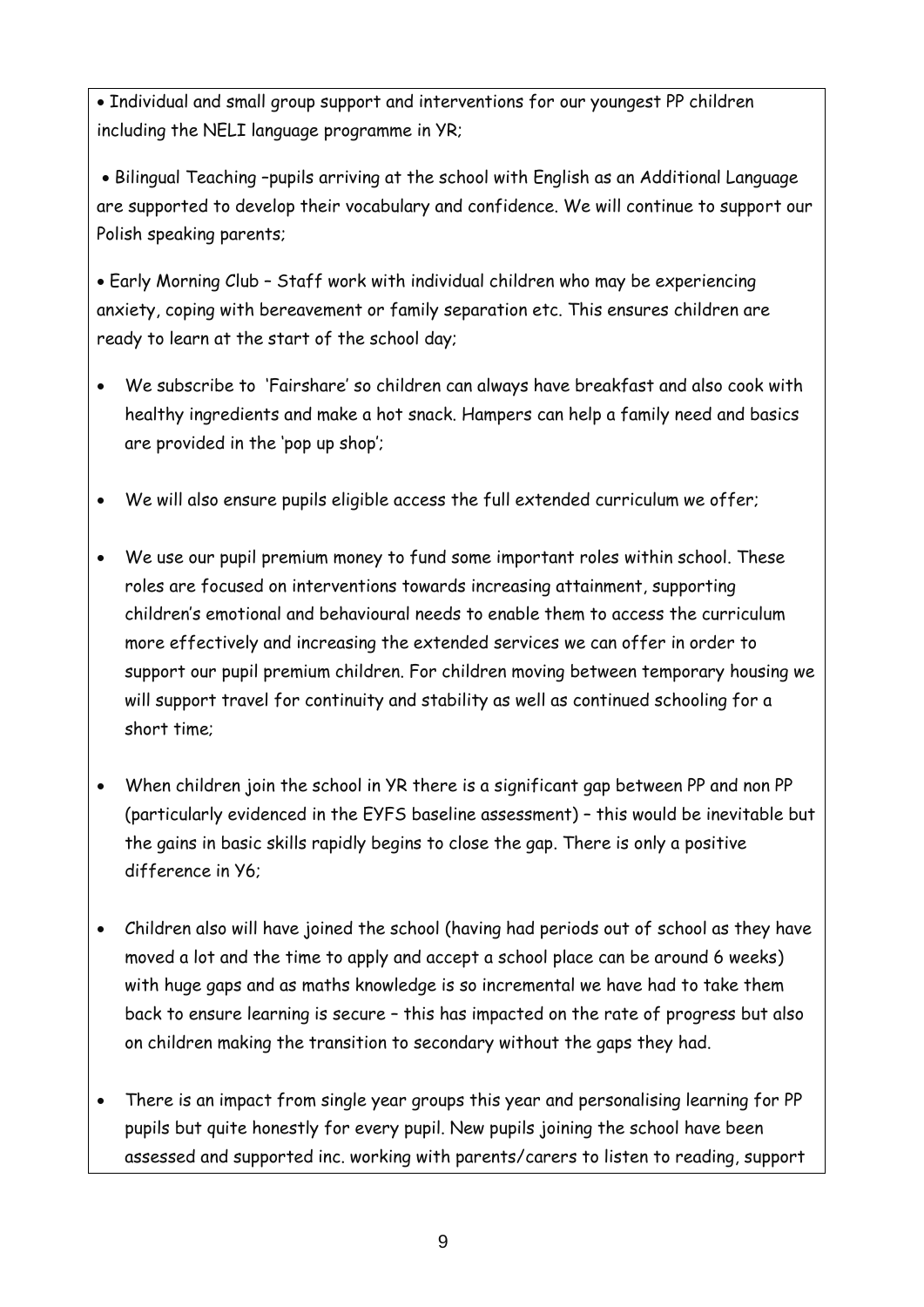homework and work together with the school – have settled in quickly. Accelerated reading, times table rock stars and my maths support home learning electronically too;

- Progress for pupils with joint PP and SEND has significantly improved by at least 30% in reading, writing, maths and 40% in R+W+M
- The majority of the PP children access clubs at school as well as (during 2020-21) free swimming lessons at Arun leisure centre – school paid the membership and a benevolent fund supported the lessons for the whole year;
- Early morning club ensures the children who need to are fed, clothed, listened to, heard to read/homework and ready to learn as school begins;
- Well-being is supported in a range of ways including : ELSA – emotional literacy support; Forest schools and time in outside class room; Counselling with a primary age approach Well-being and stay and play clubs and groups; Time to talk activities;
	- 2 therapy dogs to chat to, play with and hear reading
- The proportion of pupil premium and ever 6 pupils making good progress increased. The gap closed. Now, attainment overall to improve with 'catch up' where the roadmap to cover gaps is in place;
- By the end of Year 6 there is no negative difference in progress or attainment.

## **Externally provided programmes**

*Please include the names of any non-DfE programmes that you purchased in the previous academic year. This will help the Department for Education identify which ones are popular in England*

| Programme                     | Provider                       |
|-------------------------------|--------------------------------|
| Forest Schools                | Mikey's Freelance              |
| Arun Leisure Centre Swimming  | <b>Benevolent Funded</b>       |
| <b>Times Tables Rockstars</b> | Maths Circle limited           |
| My Maths                      | <b>Oxford University Press</b> |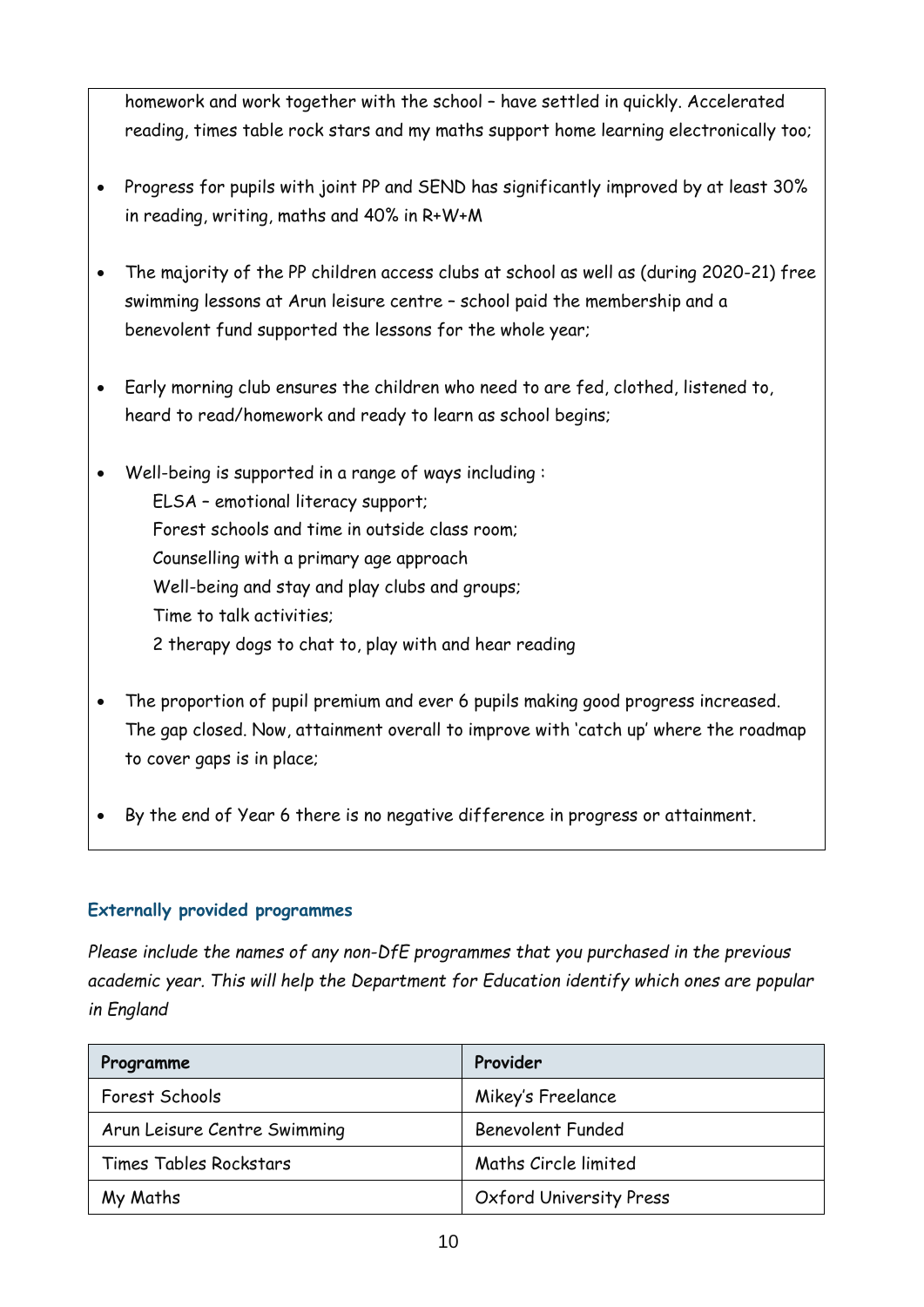| <b>Accelerated Reading</b>     | Renaissance Learning |
|--------------------------------|----------------------|
| Phonics and Freshstart reading | Read, Write inc      |

## **Service pupil premium funding (optional)**

*For schools that receive this funding, you may wish to provide the following information:* 

| Measure                                                                           | <b>Details</b>                                                            |
|-----------------------------------------------------------------------------------|---------------------------------------------------------------------------|
| How did you spend your service pupil<br>premium allocation last academic year?    | Residential and school trips                                              |
| What was the impact of that spending on<br>service pupil premium eligible pupils? | To engage the 2 children with learning,<br>team building and friendships. |